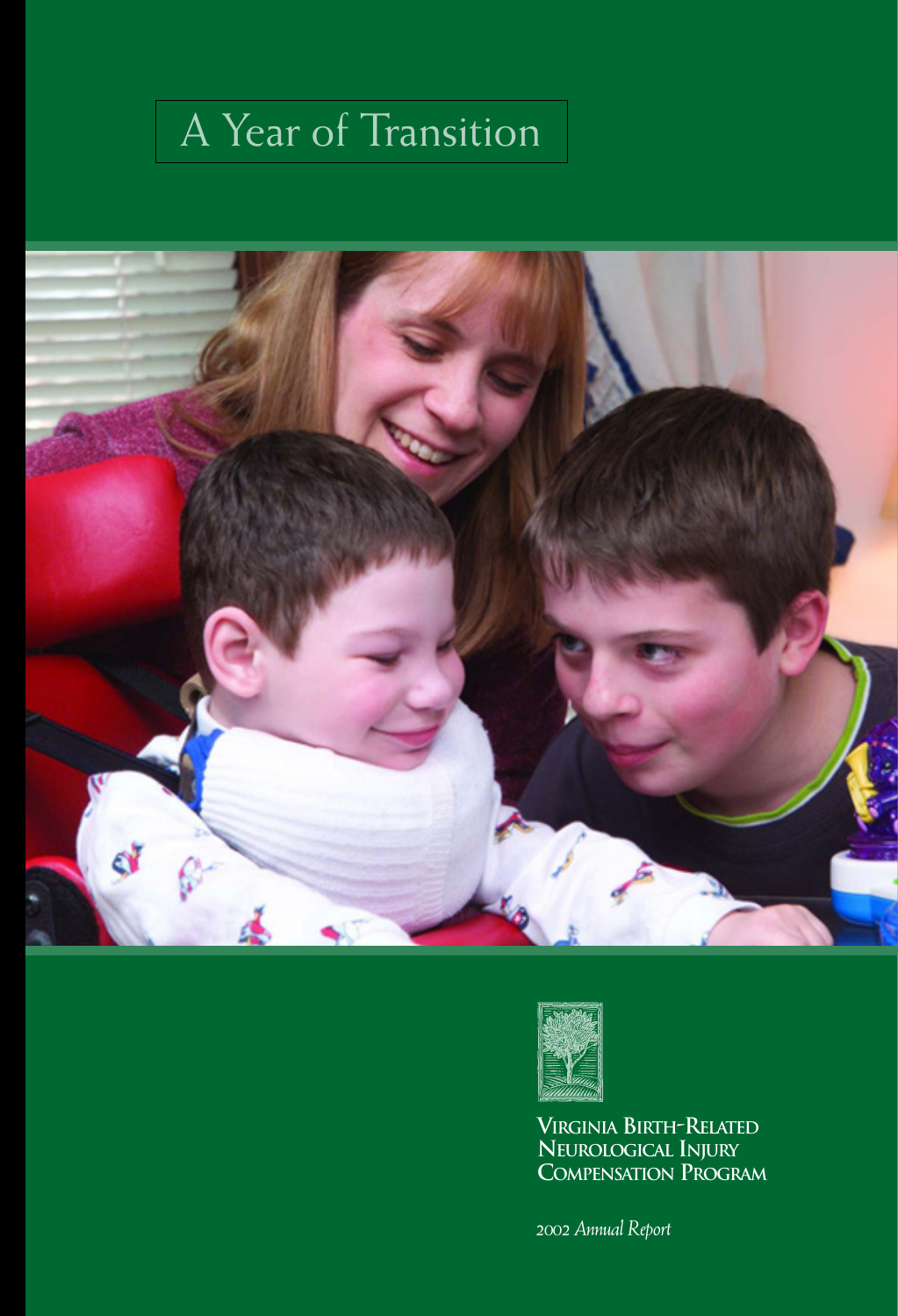# A year of transition.





Through infancy, through childhood and throughout adult life, the Birth-Injury Program pays for medically necessary care. In 2002, the Program spent just under \$5 million on services. Among the many benefits offered is assistive technology such as computers and specialized equipment for their use.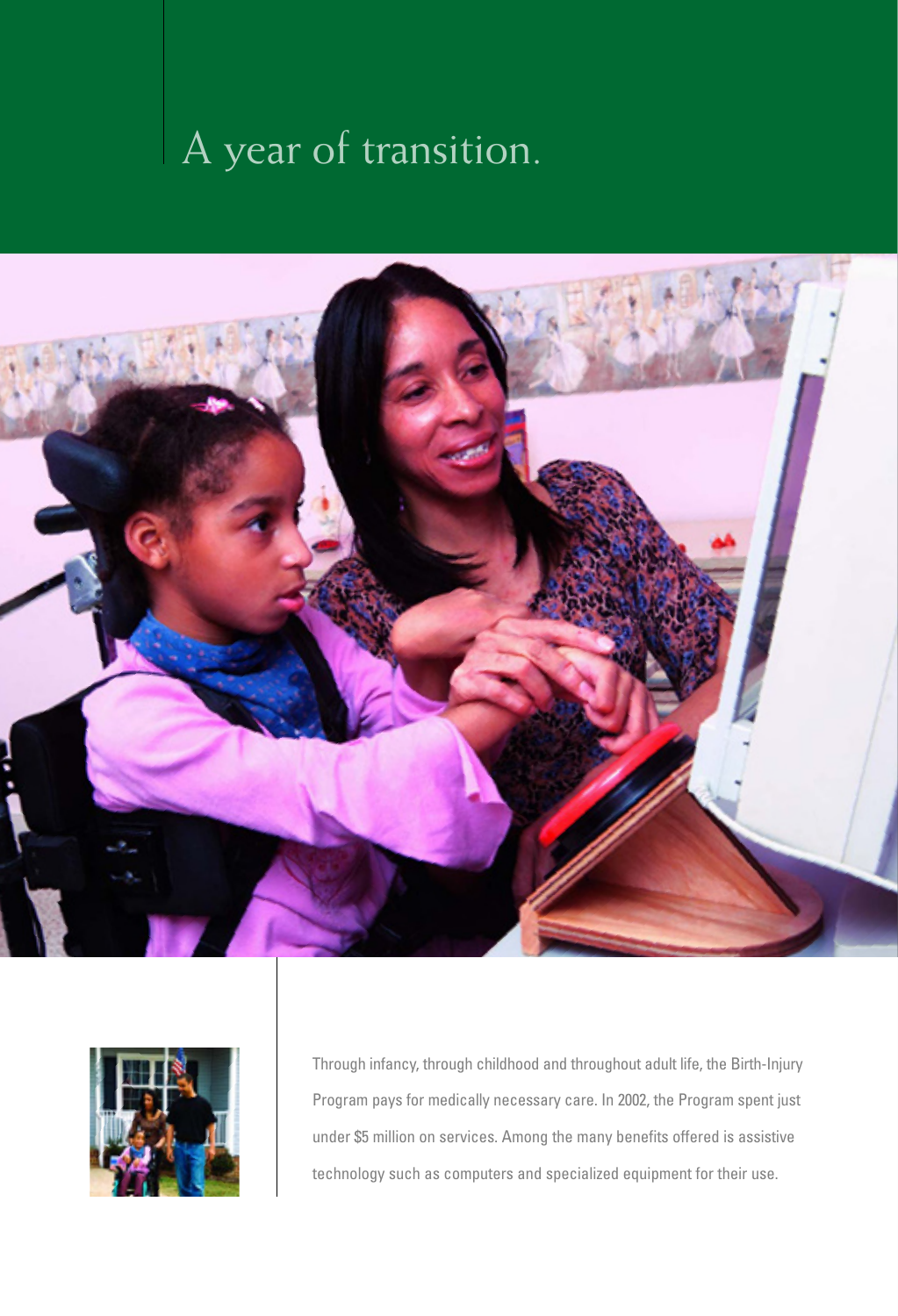2002 can be called "a year of transition" for the Virginia Birth-Related Neurological Injury Compensation Program. With a substantial increase in



*Melina Dee Perdue*

claimants over the past few years, it was critical that the administrative infrastructure also grow to assure continued high quality service for claimants, physicians, hospitals and the citizens of the Commonwealth of Virginia. The year brought staff growth from two to seven employees as well as expansion of the office facilities and upgrades of computer and data processing systems.

After 14 years of service, the Program's first Executive Director, Elinor Pyles retired. Many thanks to Elinor for her dedication and her work with our families. Our new Executive Director, George Deebo, has brought new energy, enthusiasm and new ideas to continue to move the Birth-Related Injury Fund forward. George has integrated well with the board and the families across the state.

Governor Warner appointed three new board members. We said goodbye, and we say thank you to Dr. Barry Kirkpatrick, Stewart Hargrove and Jon McGruder. We welcomed Dr. Leo Dunn, James Ritchie and Richard Cathey.

#### **Study Confirms Program's Successes**

A major focus for this year was a Joint Legislative Audit and Review Committee study of the Program. The results of the review provided a wealth of information for both Virginia legislators and the Program. Most encouraging were two key findingsthe Birth-Injury Program has been successful in providing quality care for claimant children and holding down malpractice insurance costs for Virginia physicians. The study left little doubt about these successes. However, it also pointed out some shortcomings. The Board of Directors is committed to utilizing this study to continually improve the operations of the Birth-Injury Program.

#### **Families Gather At Regional Meetings**

A new communications effort also emerged this past year with the first ever regional meetings. Held in northern Virginia, Hampton Roads, Roanoke and Richmond, these gatherings were an opportunity for claimant families to gather and talk with both staff and board members. By popular demand we will be continuing these meetings in the future. Additionally, we are striving to improve communication and interaction in all aspects with claimant families. For new families entering the Program, a contact list to speak with families already in the Program has been developed. We say a special thanks to the individuals who have

volunteered to assist other families.

### **Long-Term Financial Needs Must Be Considered**

Despite many successes throughout the year, a sobering note also was sounded. The 2002 actuarial study showed a long-term need for additional funding. It's important to note that the actuarial report states that the Program is in no immediate financial danger. In fact,

it says that with current funding levels, and the Fund's current reserves of about \$99 million, the Program is safe for up to 25 years. However, additional revenue, up to another \$90 million, is required to sustain the Program beyond that point.

The Birth-Injury Program Board of Directors has little control over income. State law sets almost all revenue levels. Any additional sources of income must be provided through the Virginia General Assembly. The Board will continue to closely communicate with state government to advocate for these additional financial needs.

Sincerely,

*...two key findings: the Birth-Injury Program has been successful in providing quality care for claimant children and holding down malpractice insurance costs for Virginia physicians.*

Willar lee Perdue

Melina Dee Perdue, RN, MBA, CNA Board Chair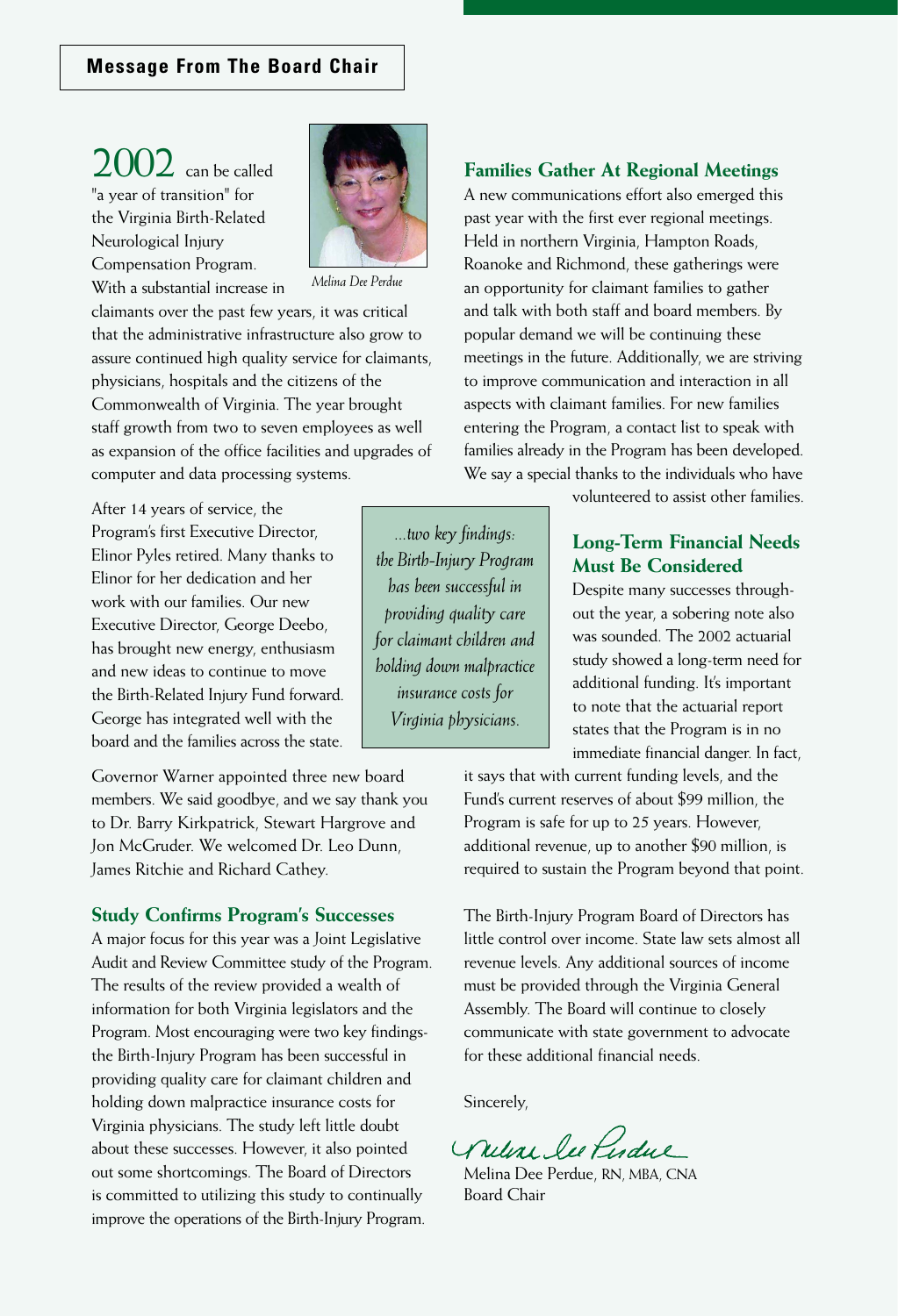# The Program at a glance.





Transportation is a key benefit. When needed, a wheel-chair lift equipped van is provided for each family. The Program also helps with payment of the van's insurance premium. When the van is used for medically necessary travel, such as trips to physicians' offices or for therapy, the Program pays a mileage reimbursement.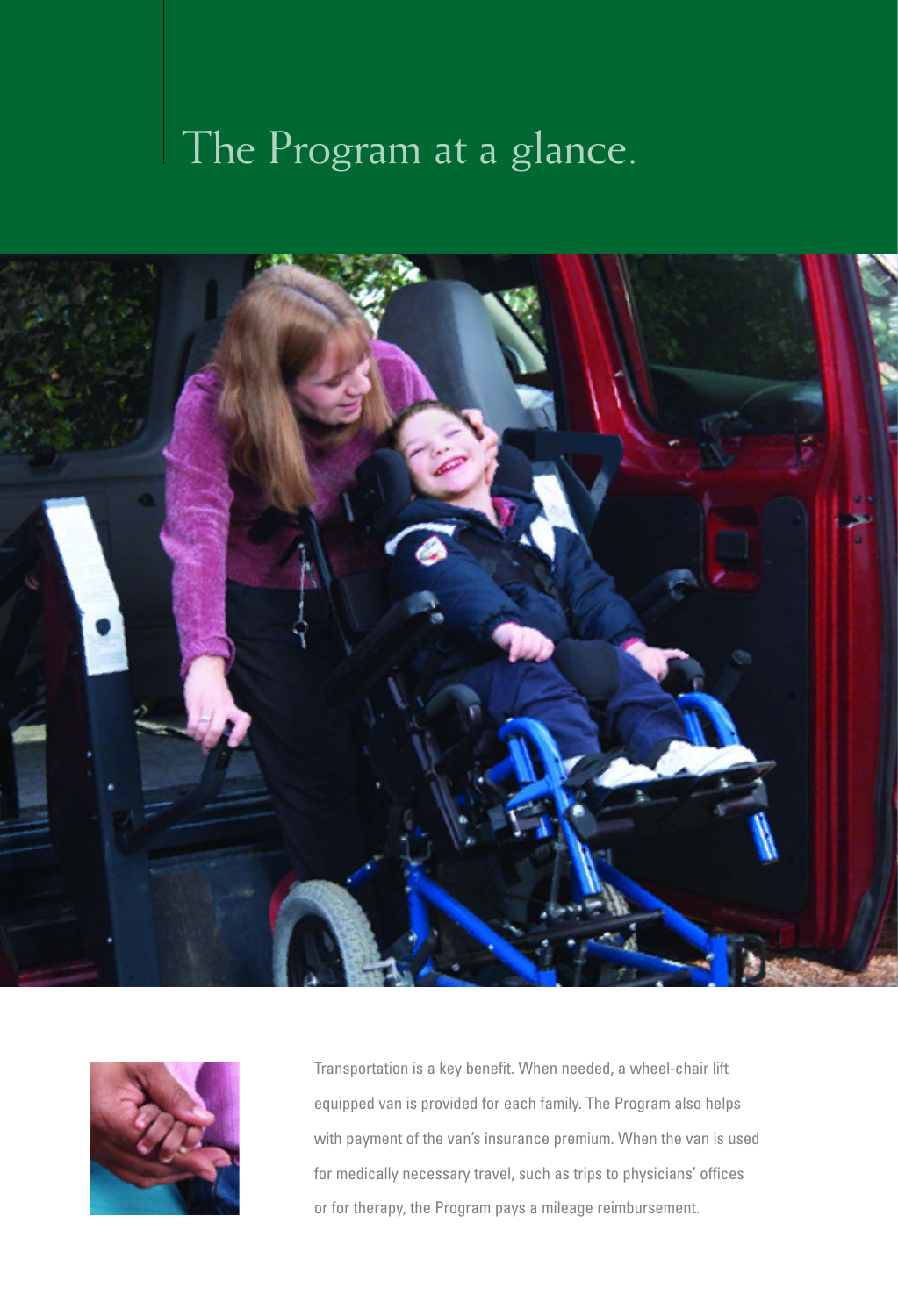Admission into the Program is determined solely by the Virginia Workers' Compensation Commission based on criteria outlined in state law. Started by the Virginia General Assembly in 1987 in response to a crisis in malpractice insurance, the Program is a no-fault, exclusive remedy. As of December 31, 2002, 77 claimants had been admitted into the Program.\*

### **Covered Services/Expenses for an Awarded Claim**

- Medical
- Hospital
- Rehabilitation/Therapy
- Residential and custodial care
- Compensation for lost earnings, ages 18 to 65
- Special equipment or facilities
- Reasonable claim filing costs (including attorney's fees)
- Medically necessary travel

### **Expenses Not Covered**

- Expenses covered by other government programs
- Expenses covered by prepaid health plans or HMOs
- Expenses covered by private insurance

#### **Eligibility/Key Points of the Virginia Law**

- Child delivered by a participating doctor or hospital
- Child who suffered a birth-related neurological injury, as defined by Virginia law
- Injury must have resulted from oxygen deprivation or mechanical injury during labor, delivery, immediate post delivery
- Child must be permanently motorically disabled and developmentally disabled or cognitively disabled
- Child must need assistance with all daily living activities

\*number includes 11 deceased claimants





In-home nursing accounted for more than 50 percent of benefit expenditures in 2002. Nursing care ranges from just a few hours per day up to 24-hour care, based on medical requirements. Among the other needs met are hospital and medical costs and housing modifications for handicapped accessibility.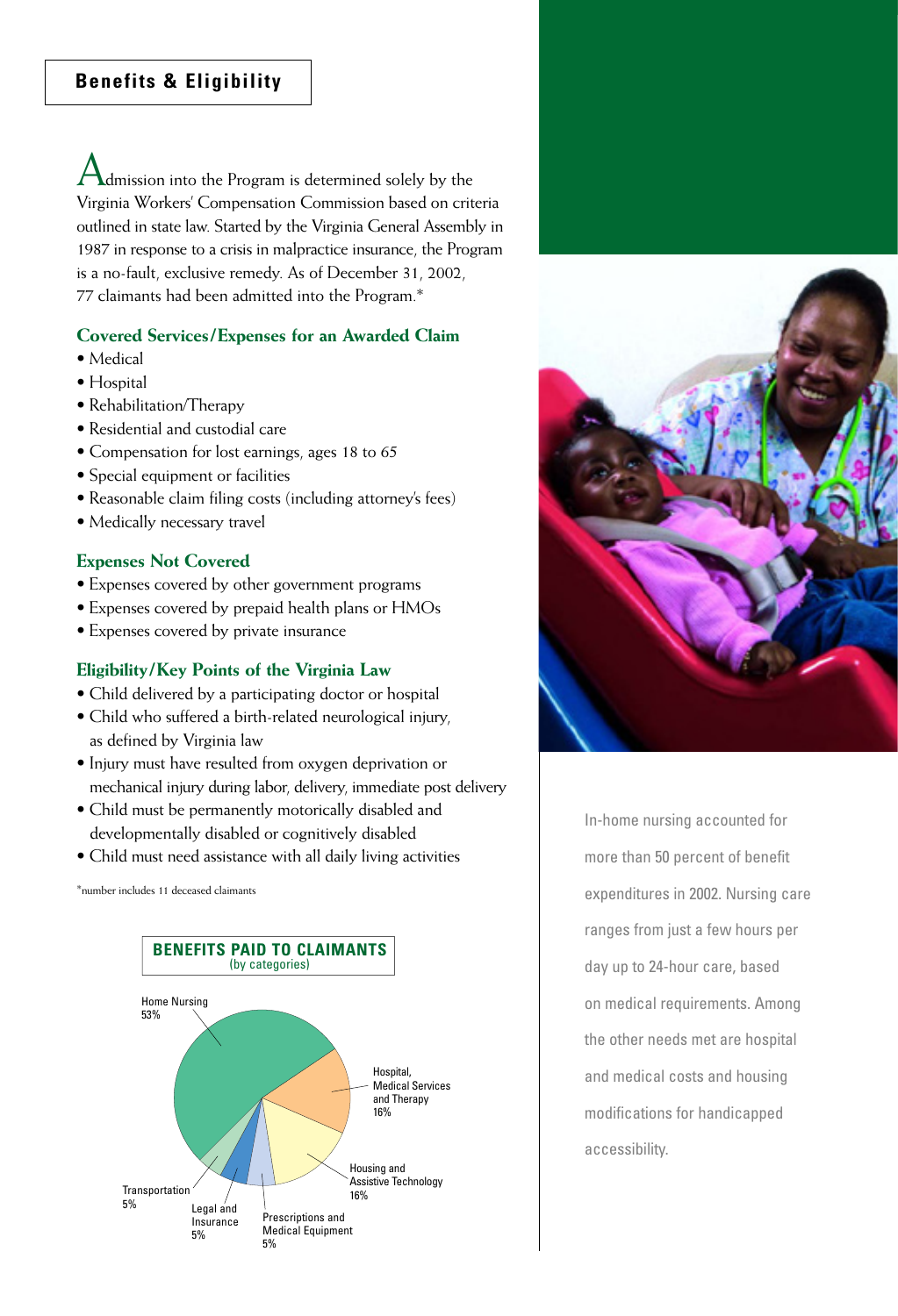In the mid-1980s a crisis loomed in Virginia and across the nation. The ability of citizens to obtain affordable medical care, especially from obstetricians, was severely threatened by escalating medical malpractice insurance costs for these physicians. Up to one-quarter of Virginia's obstetricians were threatened with losing their coverage due to no-fault of their own.

The Virginia General Assembly stepped-in passing legislation establishing the Virginia Birth-Related Neurological Injury Compensation Program and Fund. According to a Joint Legislative Audit and Review Committee study conducted in 2002, the Program has been largely successful in meeting its original intent.

#### **The report states:**

"The ultimate goal of the birth injury act was to alleviate the medical malpractice insurance availability crisis for obstetricians." *(page 4)*

"... As a result, **ob/gyns in Virginia were able to obtain malpractice insurance at lower rates than their counterparts in many other states**… Although malpractice premiums have increased significantly in the past couple of years, it does not negate the fact that the malpractice cap and **the birth-injury program appears to have had a positive effect on claims costs, and subsequent malpractice premiums."** *(page 32, emphasis added)*

While a totally voluntary program, in 2002 nearly 350 physicians, about half of all those actively delivering babies in the Commonwealth chose to participate. Additionally, 27 hospitals participated. Together, they cover about 65 percent of the births in Virginia, and about 80 percent of all births in Northern Virginia.



\*computer, legal, accounting, etc

† includes required materials for physicians/hospitals Note: All figures are unaudited at time of printing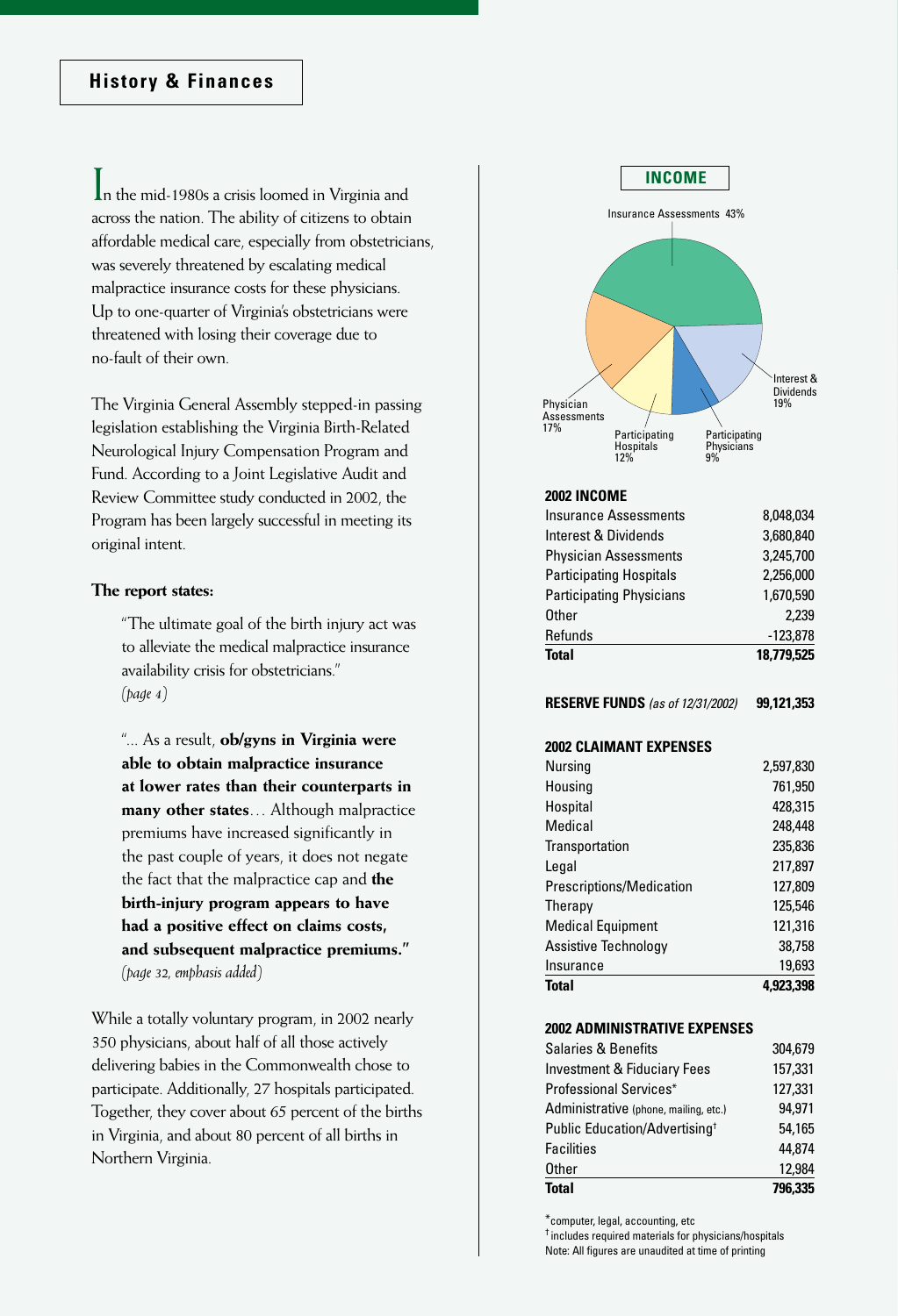## Helping control malpractice premiums.



The Birth-Injury Program is helping control rising malpractice insurance costs for all Virginia physicians, according to the 2002 General Assembly Joint Legislative Audit and Review Committee's report.